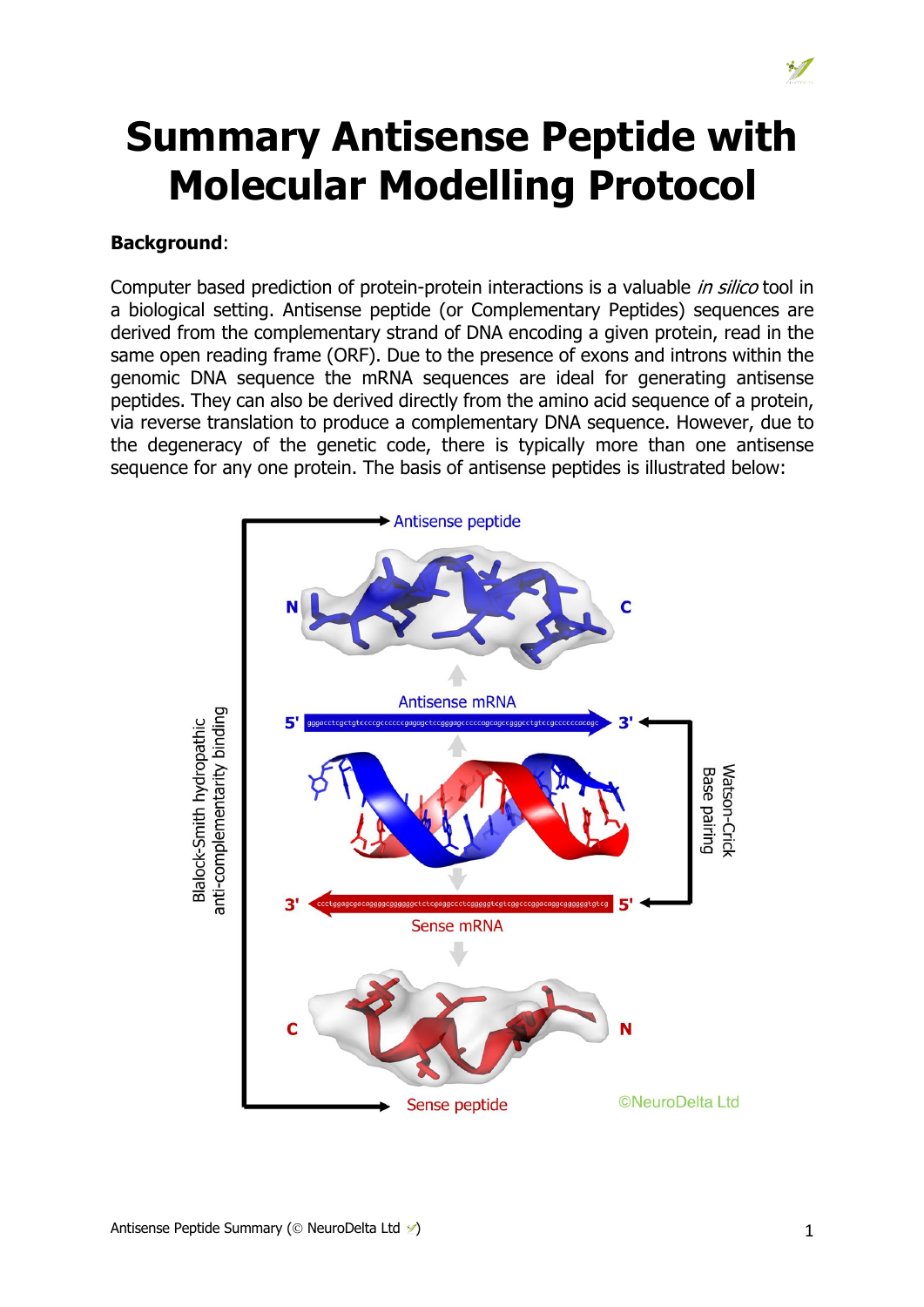The Molecular Recognition Theory is based on a series of observations that protein sequences derived from the Sense Strand of DNA bind to protein sequences derived from the corresponding Antisense Strand of the DNA.

The complementary DNA strand for each individual amino acid can be read in either the forward 3'-5'or reverse 5'-3' direction, adding further degeneracy to the potential antisense peptide sequences. The antisense peptides have been shown to bind with high affinity to the given target protein due to hydropathic interactions, which is basically an interaction between water loving and water hating amino acids.

This protocol details the generation of antisense peptide sequences against a selected target and then using them to identify possible protein-protein interactions. The method uses a python script to generate the antisense peptides against the selected target based on the antisense peptides methods and then BLAST searches to identify sequences with similarity to the antisense sequences that may interact with the target protein. This is followed by *in silico* modelling of protein-protein interactions between the target and identified protein from the BLAST search. Keys to confirming the validity of identified interactions are the *in vitro* or *in vivo* studies to determine that they actually occur, for example catalase binding to amyloid-ß and the role of this interaction in preventing the toxicity of amyloid-ß combined with demonstration in an Alzheimer's patient.

Binding of proteins to their antisense proteins has been demonstrated in a number of studies and the antisense peptides have also been shown to have sequence similarity to receptor binding sites plus compounds that specifically bind the sense peptides. The antisense peptides themselves have been used as binding peptides to modify the actions of the target protein, for example ACTH. Antibodies raised against antisense peptide sequences have also been used to identify binding proteins *in vitro* or *in vivo*, for example LHRH.

From a Bioinformatic point of view the DNA sequences of the Sense Strands that encode proteins are contained in many databases including the NCBI Nucleotide Database (https://www.ncbi.nlm.nih.gov/nucleotide/). As such it is possible to download the DNA sequence and use this as a source material. The amino acid sequences of the proteins from many species are likewise contained in many databases such as NCBI Protein Database (https://www.ncbi.nlm.nih.gov/protein/). If the sequences for proteins encoded by the Antisense strand of DNA for a given target protein are derived, they can be used to search protein databases for similar proteins using sequence comparison tools (https://blast.ncbi.nlm.nih.gov/Blast.cgi).

The nature of the identified interactions from this process is two-dimensional and does not fully take into account the three-dimensional structure (3D) of each protein. The final stage of this protocol is to use 3D modelling to predict the structure of complexes between the target protein and binding protein identified due to sequence similarity with the antisense peptide derived from the target protein mRNA. The method used for this has been described by and uses an algorithm to predict the protein-protein interactions with input of data from the identified interactions.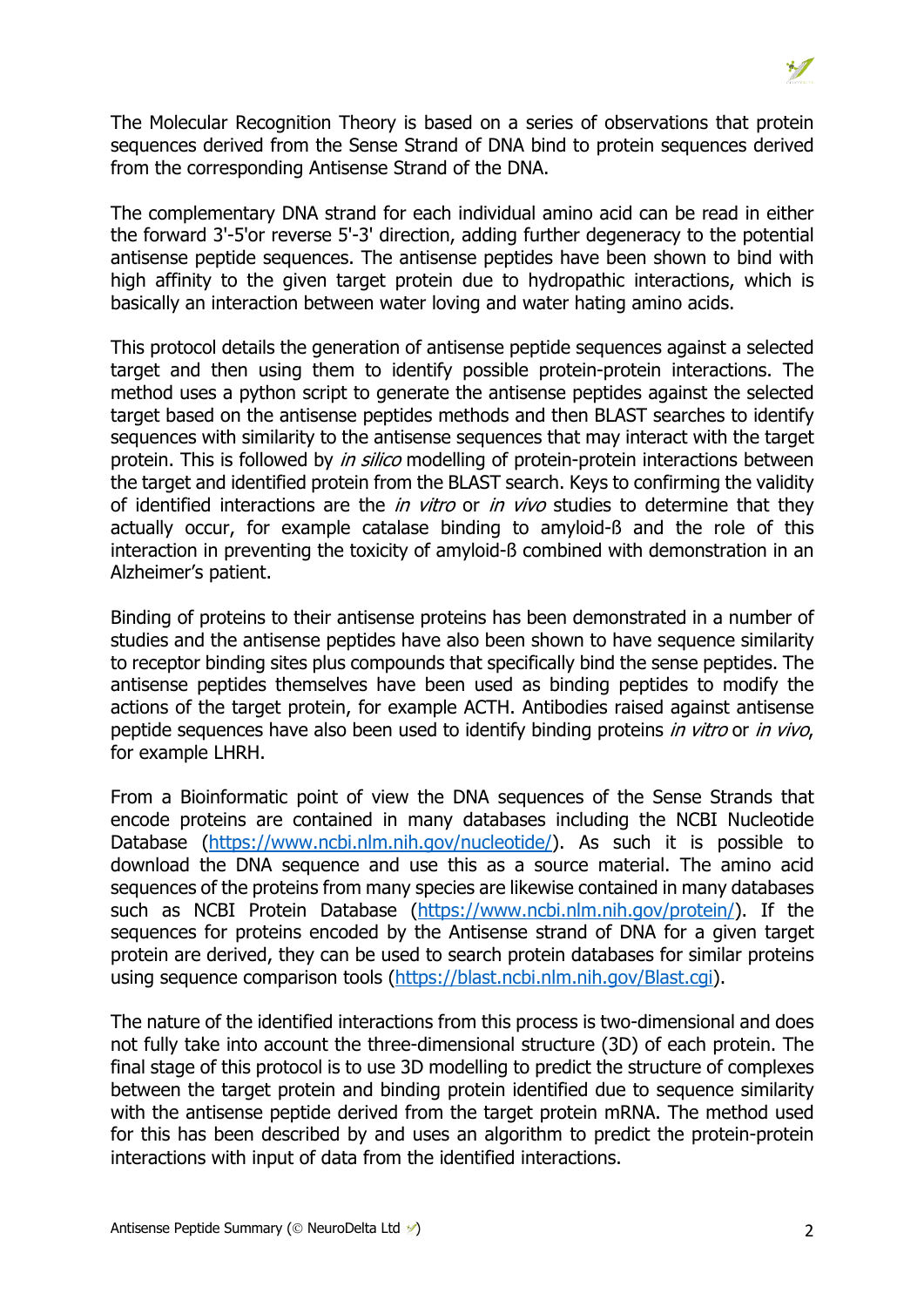This is a summary version of the step by step Antisense Peptide protocol available from https://www.bioinformatics-protocols.com/resources/Antisense-Peptide-Protocol.pdf, for each section of this summary the full methods are referenced to the appropriate section of the full protocol. It should be used alongside the Antisense-Peptide.py file (https://www.bioinformatics-protocols.com/resources/AntisensePeptide.py), run using a Python complier (https://trinket.io/python3), plus the ZDock server (http://zdock.umassmed.edu) for molecular modelling. The step by step Antisense Peptide protocol also contains links to a number of references relevant to the techniques described plus website links that contain useful information. A fully referenced version of the Background section above is also included.

#### **Aims**:

- (i) Generation of Antisense peptide sequences for a chosen target protein.
- (ii) Identification of potential protein binding partners for the chosen target protein.
- (iii) Identification of the regions of each interacting protein pair that are directly involved in the binding.
- (iv) 3D modelling of identified interactions

### **Method Overview**:

The method uses either a PC or Mac (both Intel and Apple Silicon powered) based computers and can be run on Windows 10 or Mac OS up to version 11 (macOS Big Sur). The protocols have been written for use in Microsoft Word but can be adapted for other word processing software. The Python compiler for antisense peptide generation and protein docking software packages used are compatible with most browsers.

- (i) Generation of antisense peptides that are model binding proteins for the chosen target.
- (ii) Searching of protein databases using a BLAST search for proteins that are similar to the antisense sequences and therefore may also be binding proteins for the chosen target.
- (iii) Extraction of data from the BLAST search and exclusion of results that are incompatible with the protein binding, for example sequences with Gaps that are identified in by the BLAST searching techniques, but which are would not indicate a potential binding interaction.
- (iv) Scoring of the binding interactions based on the Molecular Recognition Theory to identify the most relevant protein-protein interactions from the BLAST search.
- (v) 3D molecular modelling of the potential protein-protein interactions with the ZDock server using the potentially interacting residues identified in BLAST searches as a basis for the contacting residues in the model.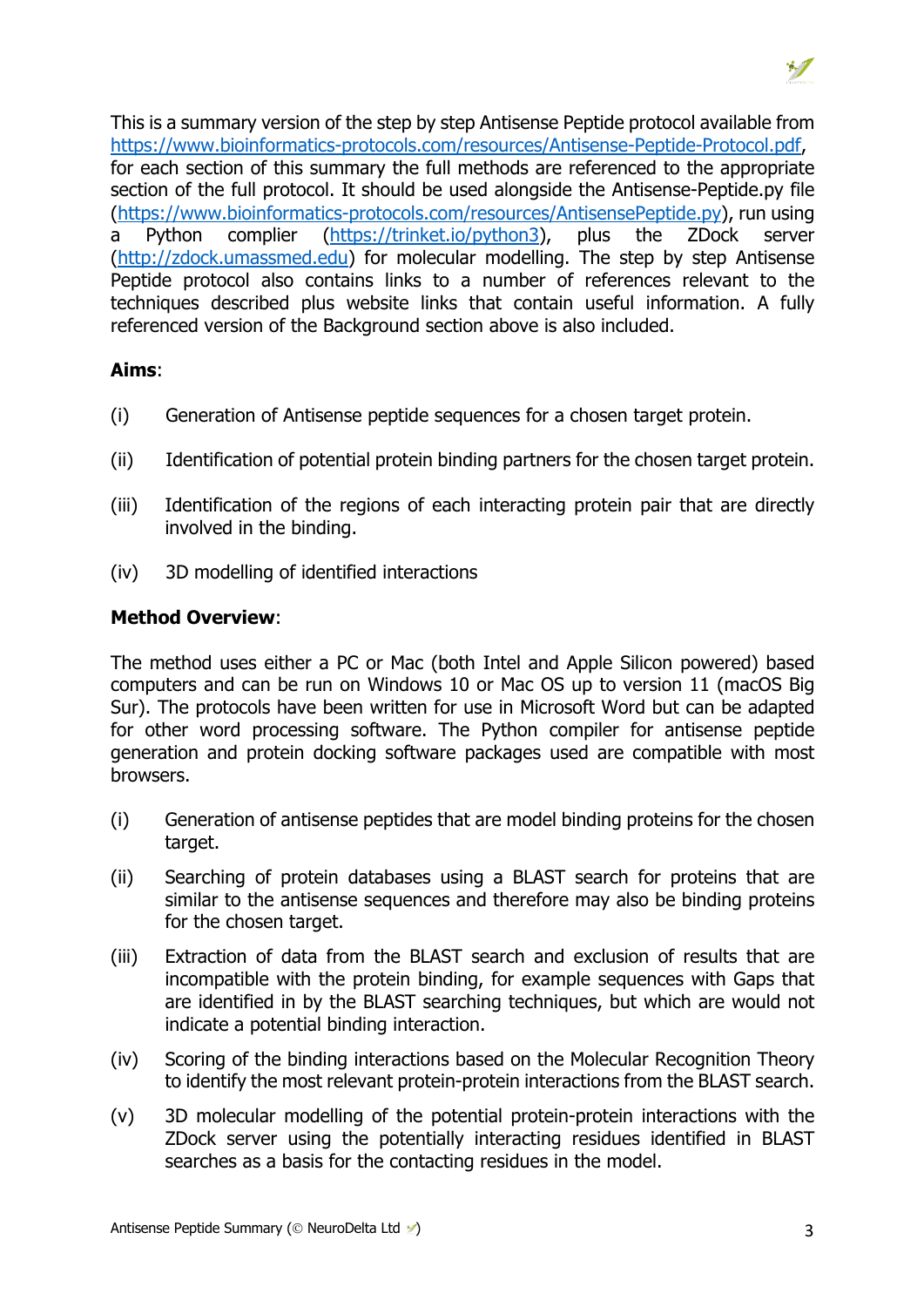### **1 Target protein mRNA search (Full protocol section 2; pp 5-10):**

- (1a) Stage one is to find the mRNA coding sequence for the protein of interest. Best to use a normal browser such as Microsoft Edge, Safari, Google Chrome or Firefox for these searches. The mRNA sequences can be found by searching the on the https://www.ncbi.nlm.nih.gov/nucleotide/ site. The ideal search will use the species name (for example Homo sapiens) plus the full protein name. If a box with a Gene title comes up look for the "RefSeq transcripts" link. If that doesn't show, select "mRNA" in the "Molecule types" side panel. The transcript of interest should be selected, generally select the longest complete transcript.
- (1b) Look for the CDS link within the document, this represents the region of mRNA that codes for protein and is the component of an mRNA sequence needed for antisense peptide generation. Clicking on the CDS will highlight the required sequence that can be copied. Clicking on the "FASTA" link on the lower RHS of the page will go to a new page with the mRNA sequence, starting at ATG. The whole of this sequence can be copied to a Microsoft Word file and used for antisense peptide generation. Make a note of the "NM\_….." number plus the residue numbers and transcript details above the "ATG….." sequence as these will help find the information online if required.
- (1c) Using Microsoft Word the "¶" at the end of each line of sequence should be deleted.
- (1d) If there is a stop codon triplet at the end of the text, either TAA, TAG or TGA these three letters can be deleted as they are not specifically needed for antisense peptide generation. Then save file and use this version of the mRNA sequence for Antisense peptide generation.

#### **2 Antisense peptide generation (Full protocol section 3; pp 11-13):**

- (2a) Stage two uses the Antisense-Peptide.py file (https://www.bioinformaticsprotocols.com/resources/AntisensePeptide.py) run in an online Python compiler (https://trinket.io/python3) to generate antisense peptide sequences. This can be run in most browsers on a Mac, PC, Chromebook, iPad etc and has been tested using both Safari and Google Chrome.
- (2b) The text of the Antisense-Peptide.py file (https://www.bioinformaticsprotocols.com/resources/AntisensePeptide.py) should be copied and pasted into the compiler.
- (2c) The compiler can then be run using the run function which will bring up the "Input Name:" command, the name or abbreviation of the target protein without spaces should be typed here followed by a return. This will bring up the "Input coding mRNA:" command, the mRNA sequence for the target protein prepared in section 1d above can then be pasted in and the program run.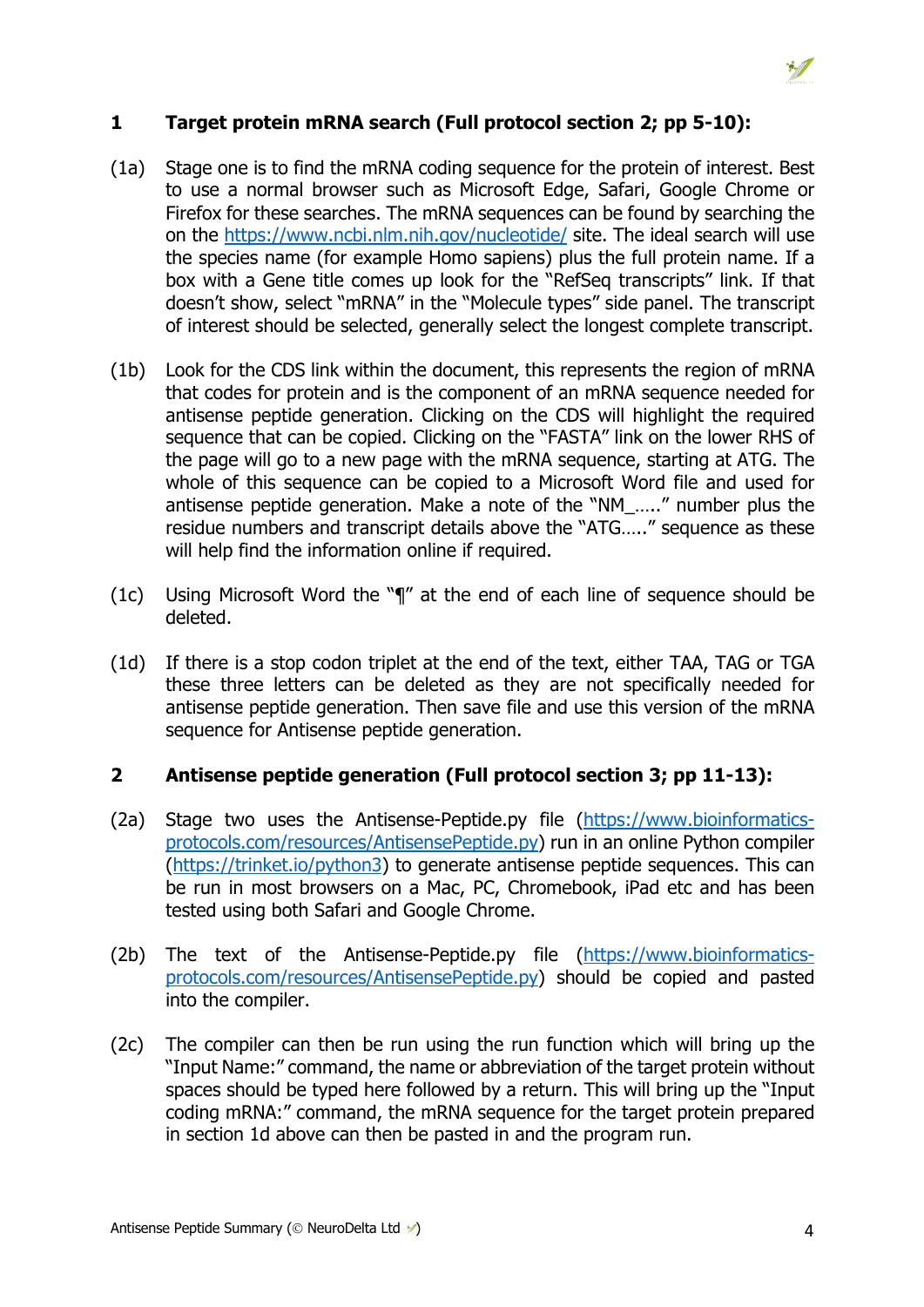(2d) Copy the text from Input name down to the end of the AS53CN sequence and paste into a word document and save the Python outputs word file with a suitable name. These are the sequences that will be used for BLAST searches below.

### **3 Antisense peptide BLAST searches (Full protocol section 5; pp 17-19)**

(3a) In stage three separate BLAST searches should be carried out for each antisense sequence:

AS35NC = Antisense peptide (3'-5' mRNA reading) N-terminus to C-terminus orientation

AS35CN = Antisense peptide  $(3'-5'$  mRNA reading) C-terminus to N-terminus orientation

AS53NC = Antisense peptide (5'-3' mRNA reading) N-terminus to C-terminus orientation

AS53CN = Antisense peptide  $(5'-3'$  mRNA reading) C-terminus to N-terminus orientation

Using the https://blast.ncbi.nlm.nih.gov/Blast.cgi website run a Protein BLAST. Under the header "Enter accession number, gi or FASTA sequence" paste in the antisense peptide sequence to be screened. Also enter the protein name into the Job title box. Under the "Choose Search Set", "Database" select RefSeg Select proteins (refseg select), under the "Organism" type in homo sapiens and select "Homo sapiens (taxid:9606)", also select the tick boxes for Exclude "Models (XM/XP)", "Non-redundant RefSeq proteins (WP)" and "Uncultured/environmental sample sequences" plus select Algorithm "blastp (protein-protein BLAST)".

Next click on "Algorithm parameters" and change "Max target sequences" to 5,000 from the dropdown and "Expect threshold" to 20,000 – leave all other settings as the defaults (the Short queries box "Automatically adjust parameters for short input sequences" is checked). The default Matrix under Scoring Parameters is BLOSUM62. Then click on BLAST and wait for results to appear.

(3b) After the BLAST search has finished the screen will an "RID" tab just below the Job title. Click on the Download All dropdown and select Text. Save txt file to an appropriate folder (this file will be used for analysis). A screenshot or save as pdfs file can also be created after selecting each of the Descriptions, Graphic Summary and Alignment tabs. Saving as pdf's preserves the links that can be used in data analysis more easily later.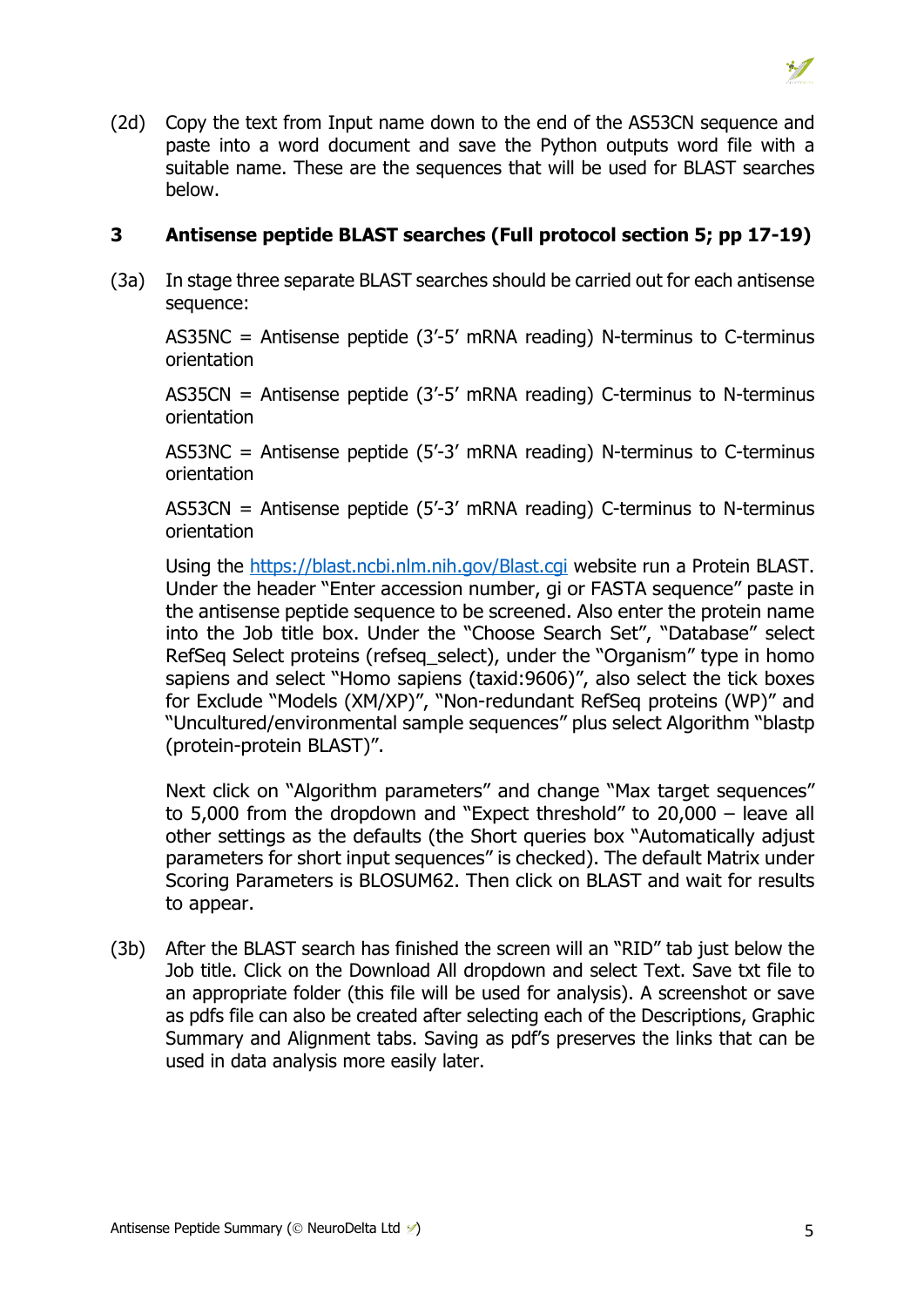

#### **4 BLAST data extraction (Full protocol section 6; pp 20-30)**

(4a) Data should be extracted from each of the BLAST searches carried out, giving a total of four sets of data for each target protein (corresponding to the BLAST searches for AS35NC, AS35CN, AS53NC and AS53CN.

Since the AS35NC and AS53NC peptides will theoretically bind to the SNC peptide this suggests that anything similar to the AS35NC or AS53NC peptides would bind to the SNC peptide. In the BLAST search Alignments, the Query corresponds to the protein searched (AS35NC or AS53NC peptide) and the Sbjct corresponds to the named protein that is similar. The Query residue numbers are identical to the SNC numbers so for example if the query numbers were 4- 9 and the Sbjct residues were 321-326 this would suggest that Sbjct protein 321-326 theoretically binds residues 4-9 of the SNC protein.

- (4b) The situation with the AS35CN and AS53CN peptides is similar in that they will theoretically bind to the SCN peptide and this suggests that anything similar to the AS35CN or AS53CN peptides would bind to the SCN peptide. The SCN peptide corresponds to the SNC peptide in reverse. If the SNC was a 14 amino acid peptide the N-C direction numbering would be 1-14, therefore the C-N numbering would be 14-1. Blast searches always number sequences 1-14, which means the results for AS35CN and AS53CN peptides searched using BLAST will always be numbered in the wrong direction and the numbers will need to be converted.
- (4c) Within the txt file data downloaded from (3b) above the key elements should be extracted into a table with the following headings:

| Name of protein      | Protein | Size | Residues | Ouerv    |    |     |      |
|----------------------|---------|------|----------|----------|----|-----|------|
| similar to antisense |         |      |          | residues | ID | +ve | Gaps |
| peptide              |         |      |          |          |    |     |      |

Using the sections highlighted in red below will produce the table that follows:

| RID: G70W30DT016<br>Job Title:AS53CN-Abeta<br>Program: BLASTP<br>Database: refseq protein NCBI Protein Reference Sequences                                                    |                                      |          |                                         |                 |                                 |                                                                                       |
|-------------------------------------------------------------------------------------------------------------------------------------------------------------------------------|--------------------------------------|----------|-----------------------------------------|-----------------|---------------------------------|---------------------------------------------------------------------------------------|
| Query #1: Query ID: 1cl Query 11240 Length: 40                                                                                                                                |                                      |          |                                         |                 |                                 |                                                                                       |
| Sequences producing significant alignments:                                                                                                                                   |                                      |          |                                         |                 |                                 |                                                                                       |
| Description<br>3'-5' RNA helicase YTHDC2 isoform 3 [Homo sapiens]<br>3'-5' RNA helicase YTHDC2 isoform 2 [Homo sapiens]<br>3'-5' RNA helicase YTHDC2 isoform 1 [Homo sapiens] | Max<br>Score<br>20.4<br>20.4<br>20.4 | 20.4 65% | Total Query<br>20.4 65%<br>20.4 65% 114 | E<br>114<br>114 | Per.<br>34.62<br>34.62<br>34.62 | Score cover Value Ident, Accession<br>NP 001332905.1<br>NP 001332904.1<br>NP 073739.3 |
| Alignments:<br>>3'-5' RNA helicase YTHDC2 isoform 3 [Homo sapiens]<br>Sequence ID: NP 001332905.1 Length: 1130<br>Range 1: 398 to 423                                         |                                      |          |                                         |                 |                                 |                                                                                       |
| Score: 20.4 bits (41), Expect: 114,<br>Method: Composition-based stats.,<br><b>Identities:</b> $9/26(35%)$ , Positives: $13/26(50%)$ , Gaps: $0/26(0%)$                       |                                      |          |                                         |                 |                                 |                                                                                       |
| NDCTFVXTHIFCKEHOFLMMNFISXV 34<br>Query 9<br>KE F<br>ND FV<br>$+NF++$<br>398<br>NDVVFVIDSGKVKEKSFDALNFVTML 423<br>Sbict                                                        |                                      |          |                                         |                 |                                 |                                                                                       |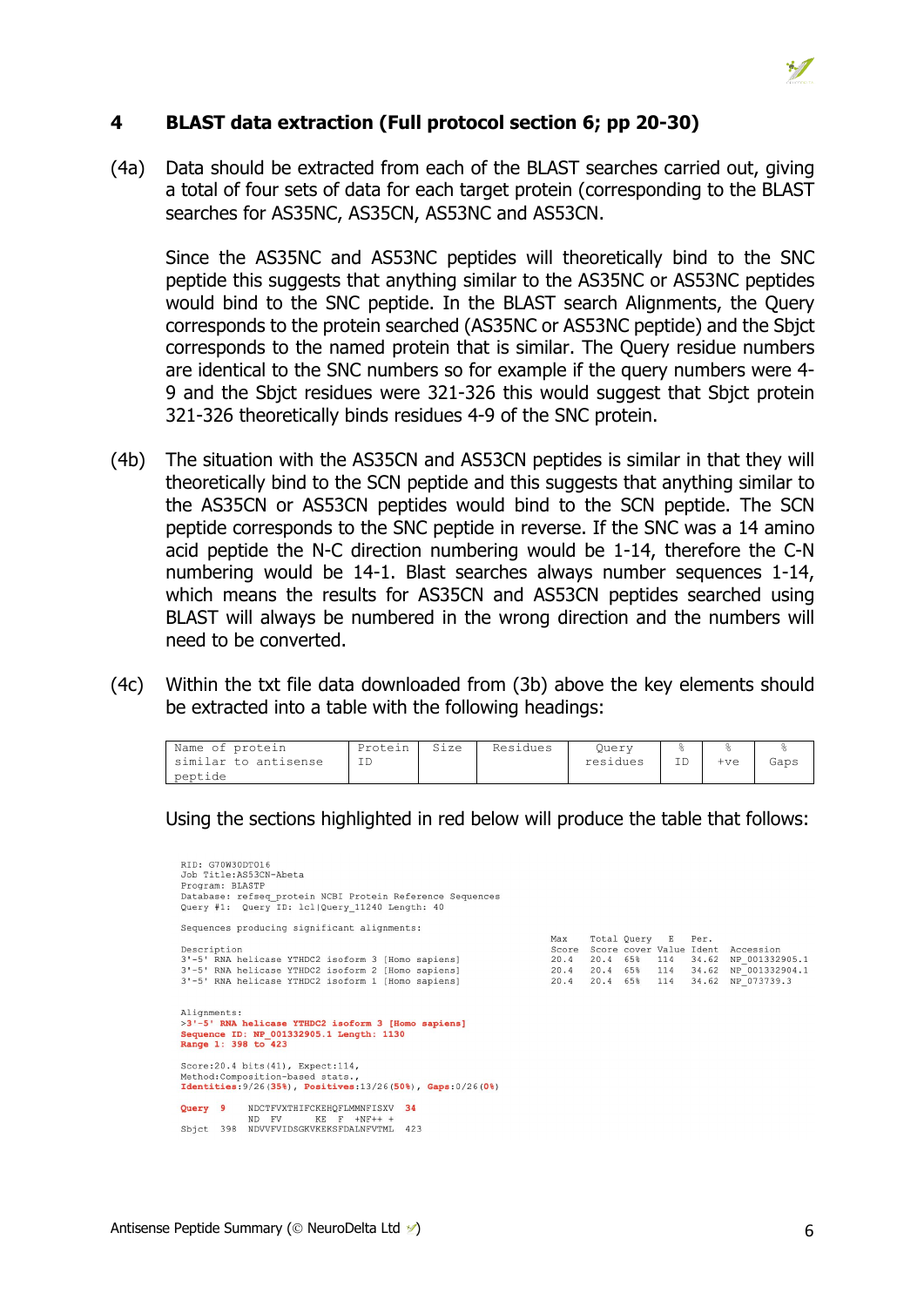

| Name of protein<br>similar to<br>AS53CN-Aß | Protein ID  | Size | Residues | Ouery<br>residues | % ID | $% +ve$ | % Gaps |
|--------------------------------------------|-------------|------|----------|-------------------|------|---------|--------|
| 3'-5' RNA helicase<br>YTHDC2 isoform 1     | NP 073739.3 | 1430 | 698-723  | $9 - 34$          | 35   | 50      | 0      |

- (4d) Make sure that none of the proteins have a % Gaps  $> 0$  as this data should be discarded.
- (4e) If the antisense peptide sequence screened is an AS35NC or AS53NC the Query residue numbers correspond directly to the SNC residue numbering. However, in this case an AS35CN or AS53CN peptide the Query numbers will need to be converted as described in 4b above to give a table like the following example:

| Human Protein that<br>theoretically<br>binds human Aß | Protein ID  | Size | Residues | Aß<br>residues | % ID | $% +ve$ | % Gaps |
|-------------------------------------------------------|-------------|------|----------|----------------|------|---------|--------|
| 3'-5' RNA helicase<br>YTHDC2 isoform 1                | NP 073739.3 | 1430 | 698-723  | $32 - 7$       | 35   | 50      | 0      |

Thus 3'-5' RNA helicase YTHDC2 isoform 1 residues 698-723 theoretically binds to Aß residues 7-32.

(4f) Within the results files there are other potentially useful pieces of information that can be used.

#### **5 Molecular recognition analysis (Full protocol section 7; pp 31-39)**

(5a) Table for Molecular Recognition Scoring:

| <b>Target Residue</b> |            | МR         |            |                |            |         |  |  |  |
|-----------------------|------------|------------|------------|----------------|------------|---------|--|--|--|
|                       |            |            |            |                |            |         |  |  |  |
| Ala (A)               | (C)<br>Cys | (G)<br>Gly | Arg $(R)$  | Ser (S)        |            | $+1$    |  |  |  |
| Cys<br>(C)            | Ala<br>(A) | Thr<br>(T) |            |                |            | $+1$    |  |  |  |
| (D)<br>Asp            | Ile<br>(I) | Leu $(L)$  | Val (V)    |                |            | $+1$    |  |  |  |
| Glu<br>(E)            | Phe<br>(F) | (L)<br>Leu |            |                |            | +1      |  |  |  |
| Phe<br>(F)            | (E)<br>Glu | (K)<br>Lys |            |                |            | $^{+1}$ |  |  |  |
| Gly<br>$\left($ G)    | Ala<br>(A) | (P)<br>Pro | Ser $(S)$  | Thr $(T)$      |            | +1      |  |  |  |
| His<br>(H)            | (M)<br>Met | Val<br>(V) |            |                |            | +1      |  |  |  |
| Ile<br>$\mathbf{(I)}$ | (D)<br>Asp | (N)<br>Asn | Tyr (Y)    |                |            | +1      |  |  |  |
| (L)<br>Leu            | (D)<br>Asp | Glu<br>(E) | (K)<br>Lys | Asn (N)        | Gln(Q)     | +1      |  |  |  |
| (K)<br>Lys            | (L)<br>Leu | Phe<br>(F) |            |                |            | $^{+1}$ |  |  |  |
| (M)<br>Met            | His<br>(H) | Tyr<br>(Y) |            |                |            | +1      |  |  |  |
| (N)<br>Asn            | Ile<br>(1) | (L)<br>Leu | Val<br>(V) |                |            | $^{+1}$ |  |  |  |
| (P)<br>Pro            | (G)<br>Gly | (R)<br>Arg | (W)<br>Trp |                |            | $^{+1}$ |  |  |  |
| Gln<br>$\circledcirc$ | Leu<br>(L) | Val<br>(V) |            |                |            | +1      |  |  |  |
| (R)<br>Arg            | Ala<br>(A) | (P)<br>Pro | (S)<br>Ser | Thr<br>(T)     |            | +1      |  |  |  |
| (S)<br>Ser            | (A)<br>Ala | (G)<br>Gly | (R)<br>Arg | (S)<br>Ser     | Thr<br>(T) | +1      |  |  |  |
| Thr<br>(T)            | (C)<br>Cys | (G)<br>Gly | (R)<br>Arg | (S)<br>Ser     | (W)<br>Trp | $^{+1}$ |  |  |  |
| Val<br>(V)            | (D)<br>Asp | (H)<br>His | (N)<br>Asn | Gln<br>$\circ$ | (Y)<br>Tyr | +1      |  |  |  |
| (W)<br>Trp            | (P)<br>Pro | Thr<br>(T) |            |                |            | +1      |  |  |  |
| (Y)<br>Tyr            | Ile<br>(I) | Met (M)    | Val (V)    |                |            | +1      |  |  |  |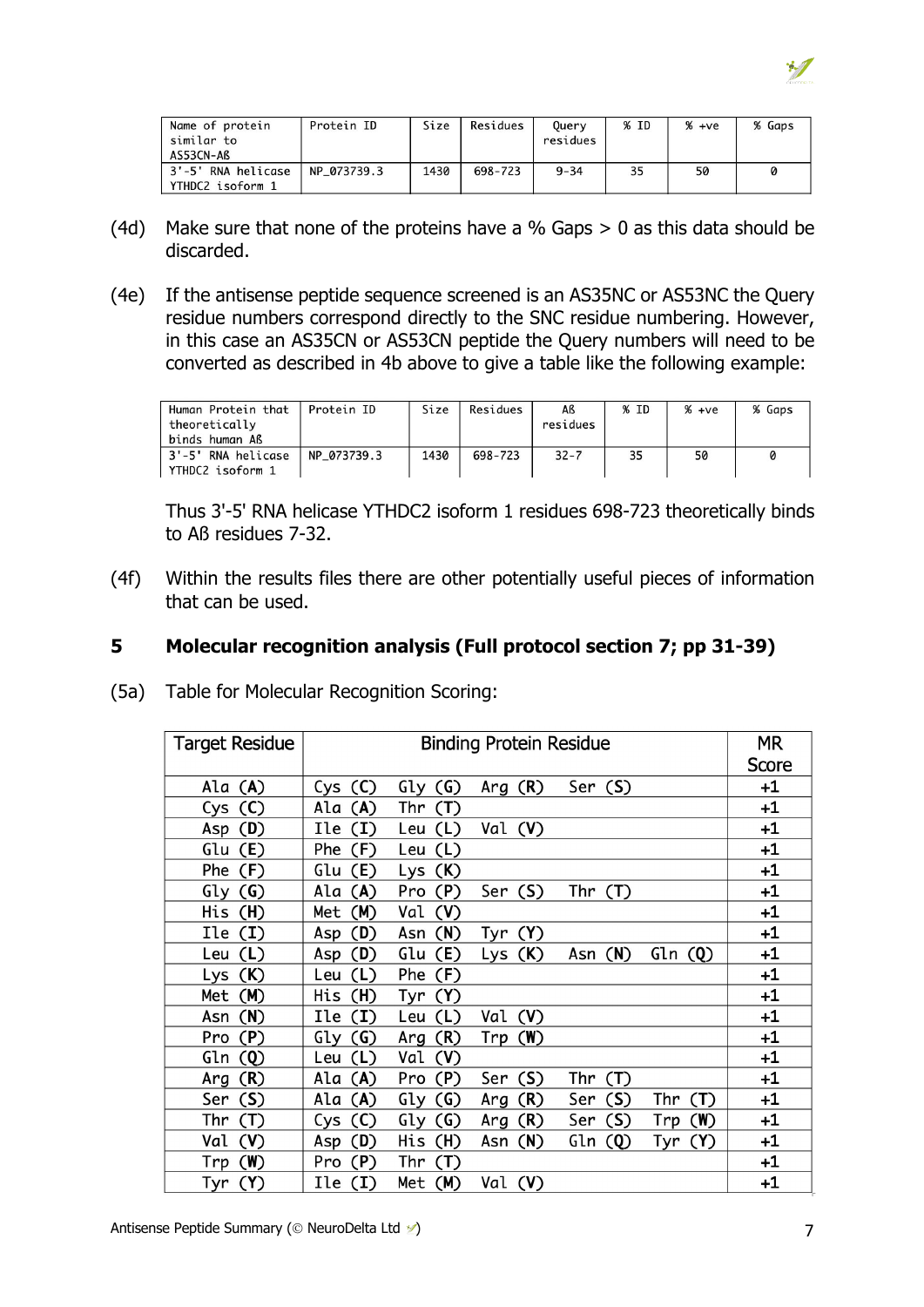- (5b) The Molecular Recognition (MR) scoring uses the above table (section 5a page 7) as an alternative system that determines the potential of the target protein residues binding to the identified interacting protein residues based on antisense/sense interactions. The method determines the quantity of antisense/sense pairs within the identified target/interacting protein regions identified by the BLAST search. Using aligned target/interacting protein regions and the following table a score for the potential interaction is calculated. For example, if the first residue of the target is an A then a score of 1 would be given if the first residue of the binding protein was either a C, G, R or S. If the first residue of the binding protein was any other amino acid, a score of 0 would be given. Then the process is repeated for each residue of the target/interacting protein regions.
- (5c) For AS35NC and AS53NC sequences the Query residues from a BLAST search should align with the SNC residues for comparison. For AS35CN and AS53CN sequences the Query residues from a BLAST search should align with the SCN residues for comparison. The key is to use the Query residue numbers to identify the SNC or SCN residues to use.

Copy the alignments from the txt file (from 3b above) and paste into a word document (for ease always use a monospaced font such as Courier New). Save the document as a word file. Open the Python results file for the target protein and then copy the SNC or SCN residues corresponding to the Query residues for each protein and paste then above the Query – see examples below. Then align the SNC or SNC residues with the Query residues. The SNC or SCN should then be aligned with the Sbjct residues. Using Table 5b above the Molecular Recognition (MR) score for the protein can be determined, using the SNC or SCN residues as the Target protein residues in the table and the Sbjct residues as the Binding Protein residues. The total MR score is best expressed as a % of the total number of residues in the target sequence. Within the results table (see 4e, above) a ninth column can be inserted with the heading % MR and the values determined from this scoring added.

| Human Protein that<br>theoretically<br>binds human Aß | Protein ID  | Size | Residues | <u>Aß</u><br>residues | % ID | $% +ve$ | % Gaps | <b>% MR</b> |
|-------------------------------------------------------|-------------|------|----------|-----------------------|------|---------|--------|-------------|
| 3'-5' RNA helicase<br>YTHDC2 isoform 1                | NP 073739.3 | 1430 | 698-723  | $32 - 7$              | 35   | 50      |        | 46          |

# **6 PDB files for ZDock modelling (Full protocol section 8; pp 40-51):**

- (6a) For molecular modelling protein structure files in a PDB format are used. A Protein BLAST search (https://blast.ncbi.nlm.nih.gov/Blast.cgi) can be run using the protein ID for the target or interacting protein for the "Enter Query Sequence" and searching in the Protein Data Bank proteins (pdb) "Database" in order to find similar structures. Using the "Alignments" tab in the results it is possible to find structures that cover regions of interest.
- (6b) PDB files can be obtained from a number of sources, the RSCB Protein Databank (https://www.rcsb.org) is a preferred choice and contains validated structural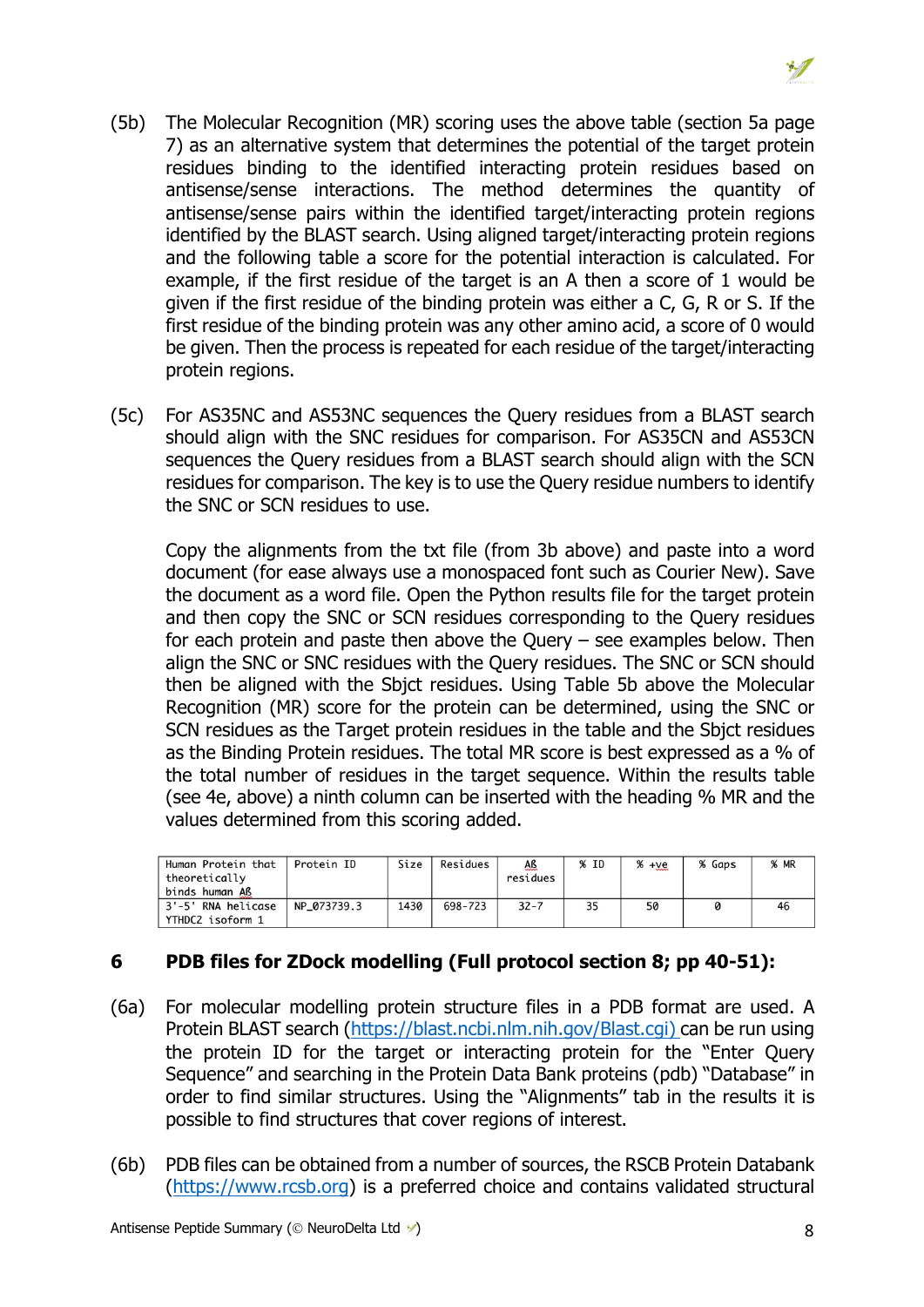information, often with references. Structures can also be obtained from the NCBI protein database (https://www.ncbi.nlm.nih.gov/protein/), the UniProt protein database (https://www.uniprot.org), or the Model Archive (https://www.modelarchive.org).

- (6c) If structures for a protein are only available in the crystallographic information file (CIF) or macromolecular CIF (mmCIF) formats, which download as "name.cif" files these can be converted to PDB format using the PDBx/mmCIF conversion service (https://mmcif.pdbj.org/converter/index.php?l=en).
- (6d) For protein sequences where no PDB file is available a predicted structure can be created using I-Tasser (https://zhanglab.ccmb.med.umich.edu/I-TASSER/). A sequence between 10 and 1500 amino acids can be used for this purpose.
- (6e) It is important to review the structure PDB files to ensure they cover the sequences of the given proteins identified in the BLAST searches, also to confirm that the residue numbering matches the protein sequence numbering used in the BLAST search results. Many models are based on post-translationally modified proteins and may therefore lack regions cleaved as part of this process.
- (6f) For many models the PDB files contain more than one protein chain and may contain more than one protein. As part of the modelling, it may however be preferable to create a PDB file with only a single chain within it (or even part of a chain). This can be carried out using the iCnD program (https://www.ncbi.nlm.nih.gov/Structure/icn3d/full.html).
- (6g) The ZDock program uses two PDB files and has a specific requirement that the chains of each protein within the PDB file have different labels. If there are two A chains these will be merged in the resultant comparison model and this will affect the analysis and production of images.

To overcome these problems of PDB files containing the same chain labels one of the PDB files can have the chain name altered using the renaming chains website (http://www.canoz.com/sdh/renamepdbchain.pl). After uploading a PDB file with a single chain it is possible to change the chain label to any other letter not used in the other PDB, allowing for effective ZDock analysis.

# **7 ZDock interaction modelling (Full protocol section 9; pp 52-55):**

(7a) Launching the ZDock protein docking program (http://zdock.umassmed.edu) goes to a window where two PDB Files can be uploaded. An email address should be entered, a link to the files generated by ZDock will be sent to this address. Leave the select ZDock version as the default that is showing (in this case ZDock 3.02 – which is the latest version). The dropdown menu next to the Input Protein 1 or 2 is used to select PDB files that can be uploaded.

Once both files have been uploaded click Submit. The next stage is to select the residues that are to be part of the binding site. These residues are selected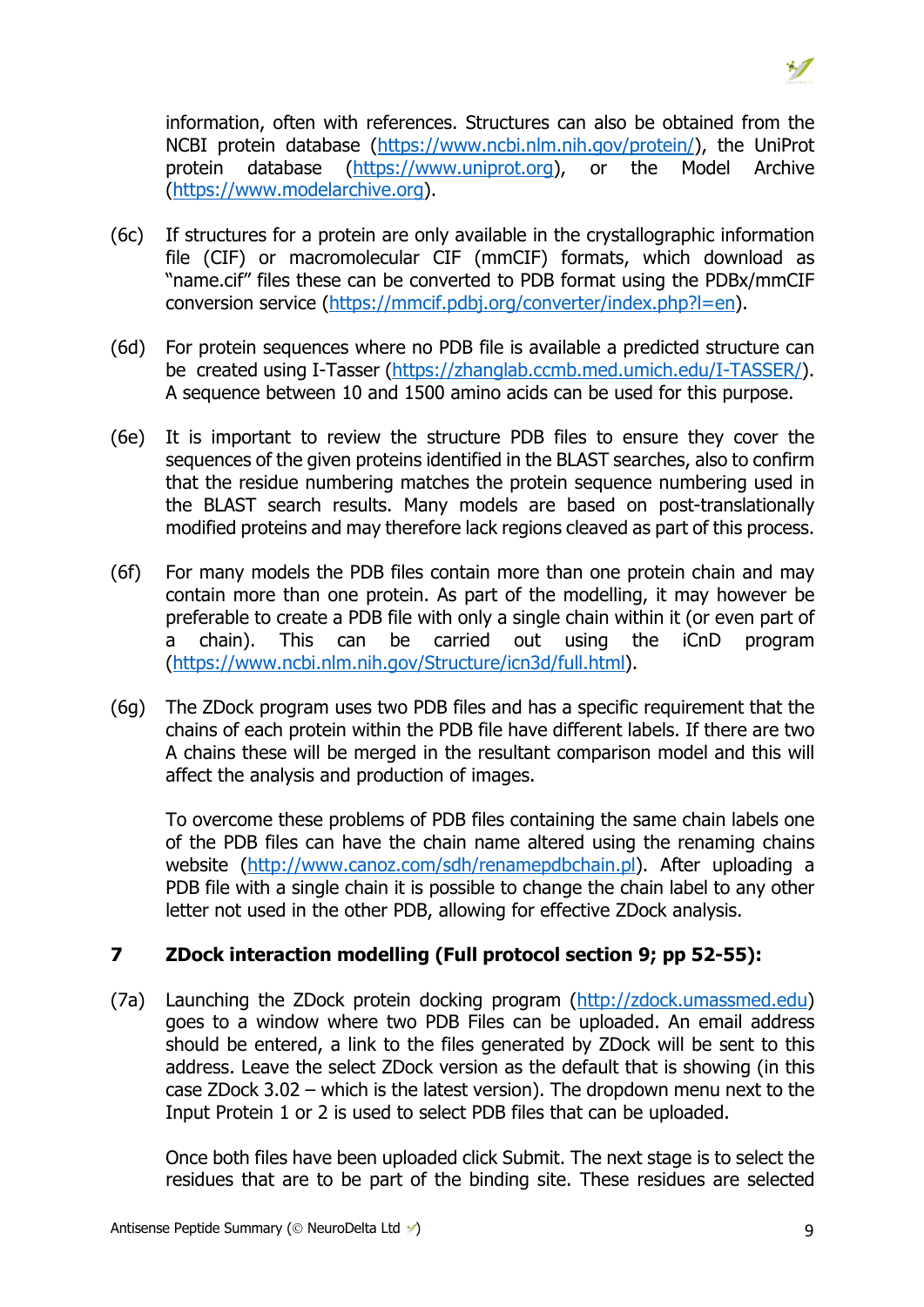under "Select Binding Site Residues" on the ZDock server. These are the residues from the BLAST search results file for the target protein and the identified interacting protein that is similar to the antisense peptide. After clicking the "Submit" button at the bottom of the page the option to check the selected residues before final submission to ZDock is available. After final submission to ZDock a notification will appear detailing the sending of results via email and the average wait time for receipt of the results.

(7b) The link in the email is for the website results where the ZDock Output, Receptor PDB, Ligand PDB and Top 10 Predictions files should all be downloaded. The top 10 predictions file will be downloaded as a Zip file which should be extracted and will give a folder labelled top preds containing up to 10 files labelled complex1.pdb, complex2.pdb etc, which should be saved along with the other downloaded files in a suitable folder.

# **8 iCn3D interaction data (Full protocol section 10; pp 56-67):**

The top 10 prediction PDB files from the ZDock analysis can also be viewed and analysed using the iCn3D protein structure viewer (https://www.ncbi.nlm.nih.gov/Structure/icn3d/full.html). Uploaded PDB files can be analysed using the "Analysis" tab followed by either the "View Sequences & Annotations" or "H-Bonds & Interactions" dropdown features to identify interacting residues and download full details of those.

#### **9 EzMol Interaction images (Full protocol section 11; pp 68-72):**

Image files can be created by uploading top 10 prediction PDB files from the ZDock analysis using the EzMol structure display (http://www.sbg.bio.ic.ac.uk/ezmol/). Uploaded PDB files can be manipulated to highlight specific components, including coloured or labelled residues plus surface structure display.

# **10 Interpretation of results (Full protocol section 12; pp 73-74):**

(10a) The target protein orininally chosen will have a protein id that can be searched to obtain further information from the NCBI Proteins (https://www.ncbi.nlm.nih.gov/protein/) or UniProt (https://www.uniprot.org) websites. The SNC sequence can also be BLAST searched to obtain information about related proteins and isoforms of the target protein. Key features to identify for the target protein include modified residues (for example phosphorylated residues); residues that bind co-factors, ligands, allosteric ligands, substates or other proteins; regions linked to protein activity (for example the active sites of enzymes or ligand binding domains of receptors); regions that play a role in localisation (for example the extracellular, transmembrane and intracellular regions of receptors); regions where a protein undergoes post-translational cleavage (for example signal peptides or hormone pre- and pro- forms); regions with structural details (for example ß-turns).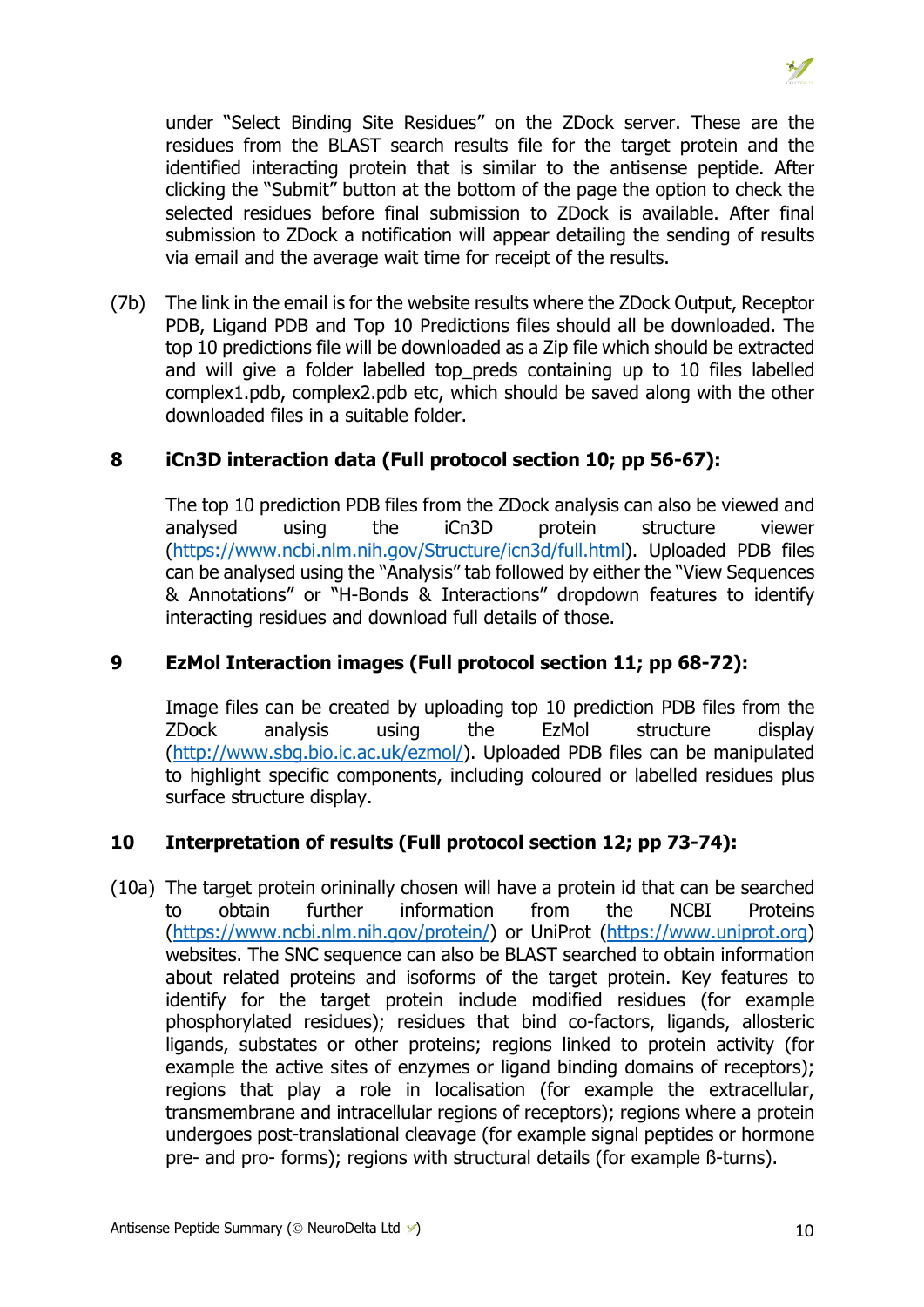

- (10b) These key features also need to be identified for each of potential binding proteins listed in the results tables (see 5c above) from the BLAST searches for alignments with AS35NC, AS35CN, AS53NC and AS53CN sequences.
- (10c) A graphical map of potential interaction domains can be created from the data obtained and is particularly useful to look at the potential effects of interactions.
- (10d) Searches of publications using PubMed (https://pubmed.ncbi.nlm.nih.gov), Google Scholar (https://scholar.google.com) and Science Direct (https://www.sciencedirect.com) can be used to identify published links or processes that are linked to each protein.
- (10e) Tissue localisation of the proteins is also very useful to help determine if an interaction is likely, this information may be provided in publications and can also be checked using the online Human Protein Atlas (https://www.proteinatlas.org).
- (10f) From the iCn3D protein-protein interaction data extraction (8 above) it is possible to determine which amino acids are predicted to interact. This information can be combined with the information from the results tables (see 5c above) from the BLAST searches, for alignments with AS35NC, AS35CN, AS53NC and AS53CN sequences, to determine if the two techniques identify similar regions of proteins involved in interactions. Information about published interactions for each protein can be found at the IntAct Molecular Interaction Database (https://www.ebi.ac.uk/intact/) and structural information can also be found at the RSCB Protein Databank (https://www.rcsb.org). From these data sets it is possible to suggest which residues may interact based on the Bioinformatic computer predictions.
- (10g) Images of the suggested interacting structures from sections 8 and 9 (above) can be generated to illustrate the suggested interactions.
- (10h) From these results practical experiments can be designed to prove or disprove the theoretical interactions identified using the Antisense Peptide Bioinformatics and Molecular Docking protocols.
- (10i) The antisense peptide sequences can also be used to generate synthetic peptides for use in experimental settings.